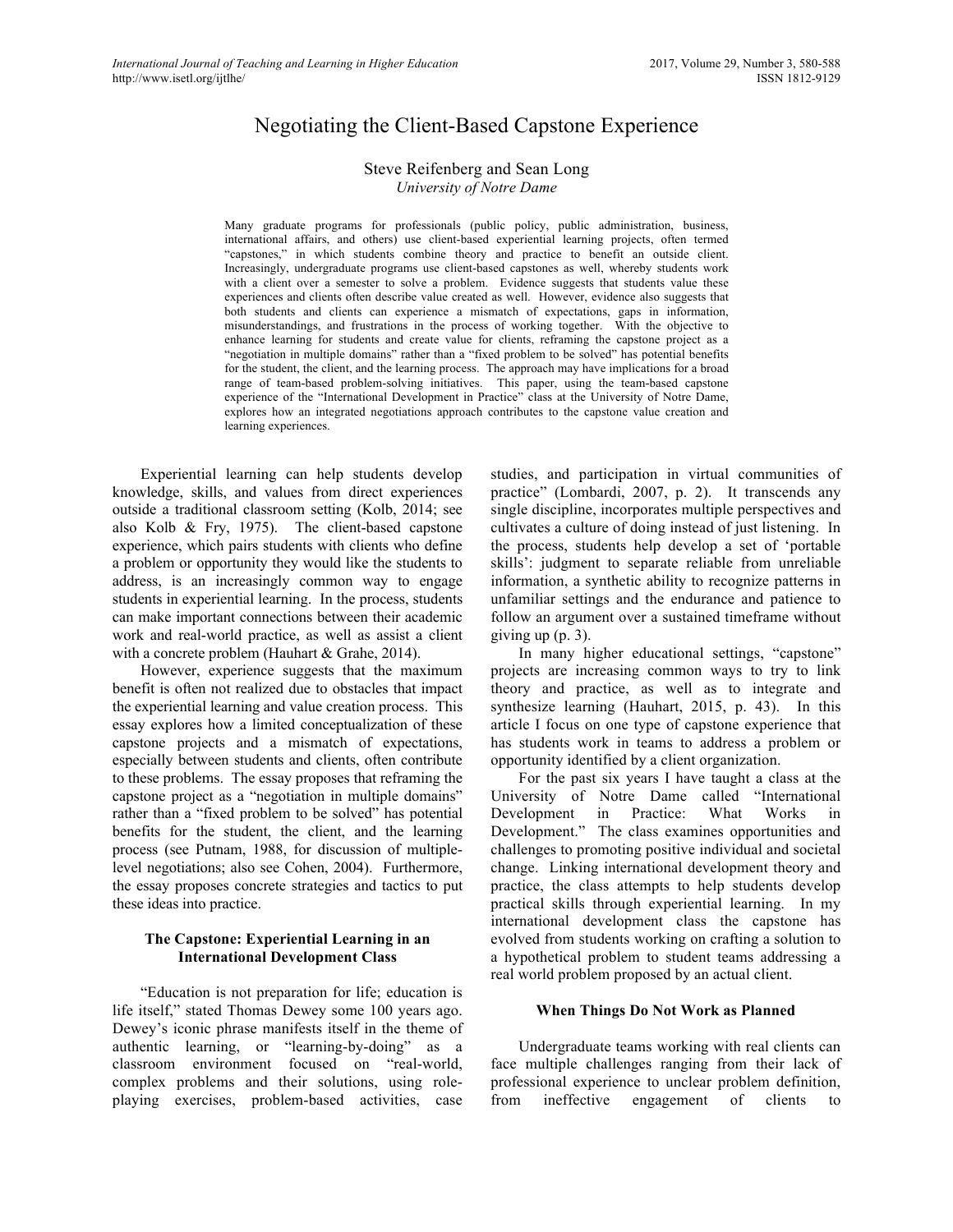miscommunication. One experience with a client brings some challenges to light.

The client wanted to understand how to bring environmental concerns more effectively into the citing of new energy projects in Chile. The client believed there was a relevant experience with the U.S. Department of Interior incorporating environmental concerns in approval of new energy projects, and the client asked students to map the most relevant U.S. cases and apply those lessons in the Chilean context.

Toward the end of the semester, the client told the team of four students that they needed to develop a succinct executive summary: "You need to realize your three-page executive summary is going to busy policy makers," he told them, "so put everything you have to say in this three-page summary."

The students followed the clients' advice explicitly and confidently submitted to their client a carefully prepared 40-page report, complete with the requested three-page executive summary. To their great surprise, the students received the following note from their client:

I am reading your report with great interest. However, I highly recommend that you get someone who is a top-notch writer and a native speaker of English to review the executive summary... [I]f the executive summary is awkwardly and ungrammatically phrased, many readers will dismiss it from the outset.

The team was devastated. They were all native speakers, and there were no grammatical mistakes in their executive summary. After receiving the task to compress a comprehensive report into a three-page executive summary, the team had tried to pack everything they had learned into those three pages, using tightly compacted text with small margins.

Clearly, the client did not want the whole report in three pages. Rather, the client wanted a concise overview that communicated the project's key ideas and convinced policymakers to read the entire document. With that recognition, the student rewrote their executive summary, and both the client and student team were satisfied with the final outcome.

In some ways this is an obvious example of a clientconsultant misunderstanding. The students had neither the experience nor the confidence to explore why the client wanted "everything" in the three-page summary. The students had focused exclusively on what the client had said. In the language of negotiations, they had tried to meet the client's "position" rather than understanding what the client really cared about or "interests" (Fisher, Ury, & Patton, 1992).

Teaching students about negotiations has become a major theme of my international development course. However, as we explored the role of negotiations in the client relationships, it became increasingly clear that focusing solely on the negotiation between client and student team is insufficient. There are at least five critical negotiated arenas in a client-based capstone project: 1) instructor with the client, 2) instructor with students, 3) students with the client, 4) students with others who are not the client, and 5) students with their teammates.

This essay tries to explicitly map these negotiated relationships and provide some recommendations for effective analysis and management of each. This multiparty negotiation framework has the potential to transform the conception of the capstone process and create additional value for students and clients alike.

### **Negotiations and the "Development Advisory Team"**

As part of my class, groups of three to six students, called Development Advisory Teams (DAT), are paired with professional development organizations searching to address an organizational or programmatic challenge or opportunity. Student teams serve as consultants on a problem or opportunity defined by a development "client," working in countries across Asia, Africa, or Latin America. Over the past four years, 42 student teams have advised 17 different organizations across four continents.

Typically, clients have a challenge or opportunity and are interested in learning what other organizations have done elsewhere. Our clients' interests ranged from promoting opportunities for employees with disabilities in Bangladesh to building an ethical leadership institute for the next generation of political leaders in Argentina. While students have input into the DAT project they will be assigned, they have little control over the initial definition of the problem or opportunity, as this is determined by their client. Afterwards, however, students have great freedom to negotiate and influence how best to address the problem presented as they try to create something of value for the client.

The end product for the client might do a few things: share "best practices" or lessons from other organizations or countries, provide insights to the issue defined by the client, and recommend options and/or a concrete path forward. As a former student reflected after consulting a client for Catholic Relief Services on how to strengthen health systems in Zambia, the DAT served as a "creative additive for a nebulous concept." In some cases, the DAT gives the client a fresh perspective to confront a stale problem.

As part of the course I teach a number of units on negotiation theory and apply that theory to a series of simulation exercises, applying the language and tools of negotiation skills to the client project. A central text I use in teaching negotiations is Roger Fisher and William Ury's *Getting to Yes: Negotiating Agreement*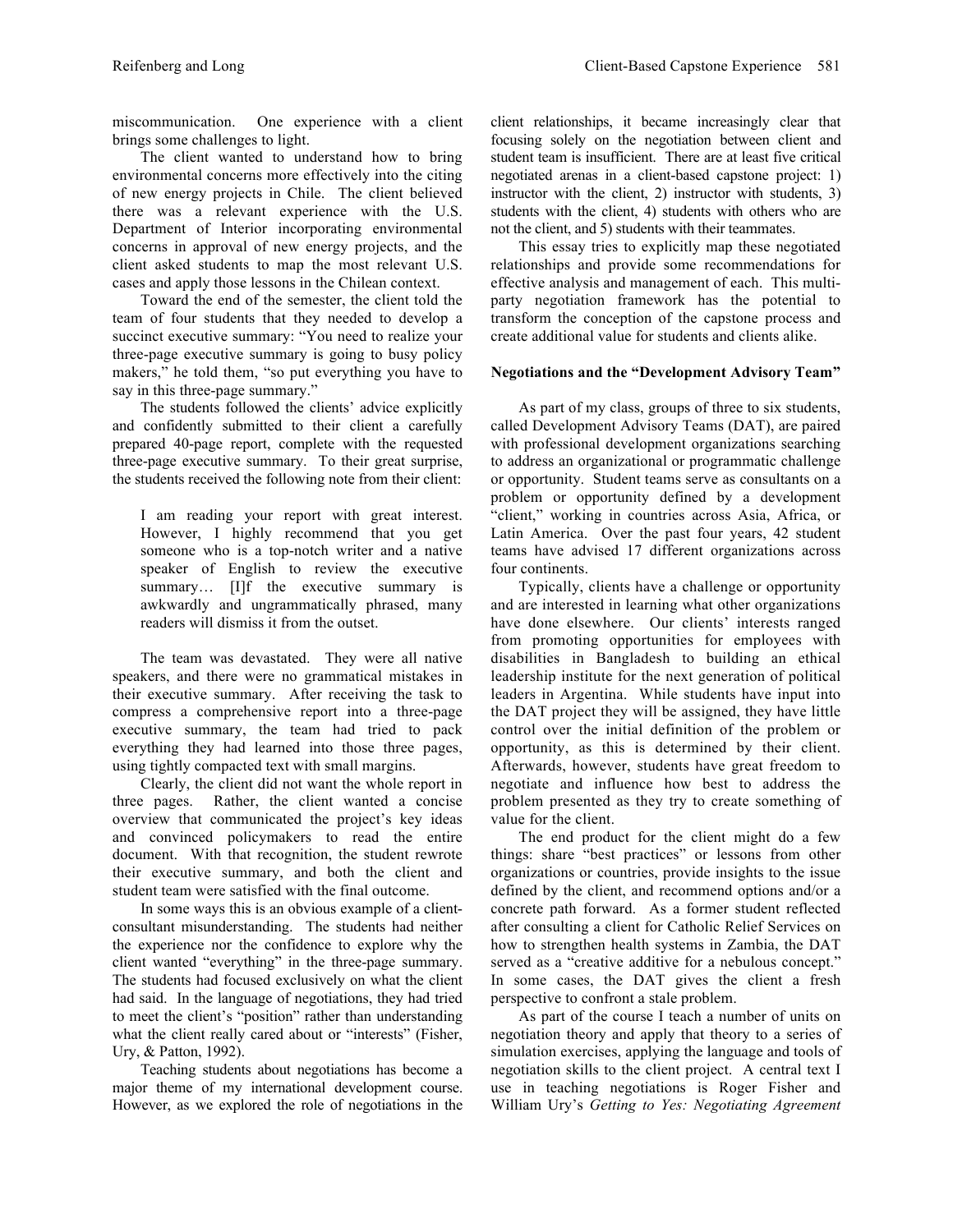*without Giving In* (1992)*.* More generally, negotiations are at the center of the international development process, whether involving a community advocating for what it cares about with a government or development organization, the tension and interface between "donor" and "beneficiary," or the successful (or flawed) implementation of any project. The process that resulted in the eight Millennium Development Goals (MDGs) in 2000 was a negotiated outcome, framing much of the global development discussion during the past 15 years. The process to develop the post-2015 Sustainable Development Goals (SDGs) involved complex negotiations that prioritized certain issues while excluding others. For example, climate change not explicitly included in the earlier MDGs—was fiercely negotiated and became a pillar of the SDGs.

Negotiations play a central role to achieve the course objectives: as a process to bring about change, as a lever to expand opportunities, and as a skill one can practice and improve (Fisher, Ury & Patton, 1992; see also Raiffa, 1985; Ury, 1991). Overall, the class explores the centrality of negotiations in every aspect of international development, both as a meta-framework and also as a part of the skill-building process for students. Students are exposed to the diverse perceptions, needs, and constraints of those one encounters in a professional setting, such as community members, colleagues, and clients.

# **Exploring Other Client-Based Capstone Experiences and Evaluations**

Two formal evaluations, from client-based capstone programs at New York University and Binghamton University, as well as an informal evaluation at Yale University, provide relevant insights. Yale University's Global Affairs major, an applicationonly major that admitted its first group of students in Spring 2011, offers perhaps the closest case study to the model used in my course ("Global Affairs Major," 2015). Seniors in the Global Affairs major must take a semester-long capstone course where they work with eight to ten classmates on a public policy project on behalf of a client ranging from a government agency in the U.S. to an NGO abroad ("Capstone Programs," 2015). The first class of Global Affairs seniors completed the capstone course in Fall 2012, and a review cited "mixed" experiences with the client-based project (Menton, 2013). Clients were largely enthusiastic; one stated, "They brought really fresh perspectives to things we see every day, which was really exciting for us." Yale's Director of Undergraduate Studies noted, "One of the comments we heard more than once from clients was how impressed they were with the depth of analysis that translated into specific policy recommendations" (Menton, 2013).

Some students, however, expressed frustration with the process, encountering problems of scope, clarity, and drift. "I think we learned a lot in the end, but I think some people were disappointed," one student remarked (Menton, 2013). It was clear that the capstone exposed students to the excitement and frustration that accompany working with a real-world client.

The experience with Yale's Global Affairs major reveals four tendencies of client-based capstone courses. First, students' experiences vary significantly depending on the client. Second, students without a constant stream of communication felt "aimless" while working on the project. Third, some felt the instructions were too vague and the scope of the project too large for unspecialized undergraduate students. Finally, as one student stated, "We wanted the project to be helpful to [our client], but I don't think we felt that at the end" (Menton, 2013).

An analysis of the capstone experience at New York University's Robert F. Wagner Graduate School of Public Service (NYU Wagner) provided additional lessons for the course design. Schachter and Schwartz (2009) surveyed 42 previous client agencies to determine whether NYU Wagner's Capstone program was helpful not only to the students, but also to participating clients (p. 448). NYU Wagner's Capstone program was more than a decade old when evaluated for impact, in total serving over 2,600 students and 400 organizations. Schachter and Schwartz discuss four ways to improve capstone outcomes. The first is to encourage concrete deliverables: "Projects for which teams developed or acquired specific tools and resources had significantly higher ratings compared to those that did not," they write (p. 454). The faculty manager should signal this in the client selection process, and it is beneficial to stress this to students throughout the project. Second, recommendations should be scaled to the agency's reality. Schachter and Schwartz note, "Any recommendations made to clients need to take into account the unique realities of the participating agencies" (p. 454). The third is a focus on administrative communication with the client; as most client organizations have little to no experience with students, it is important to "increase the level of communication between administration and clients throughout the year" (p. 455). Finally, unexpected things transpire, and simply, life happens:

Data may not be readily available, the scope of a project may become unworkable, hidden agendas may arise that shift the nature and tone of the project, a key stakeholder may interrupt the progress of the work, or deeply considered recommendations may not be well-received.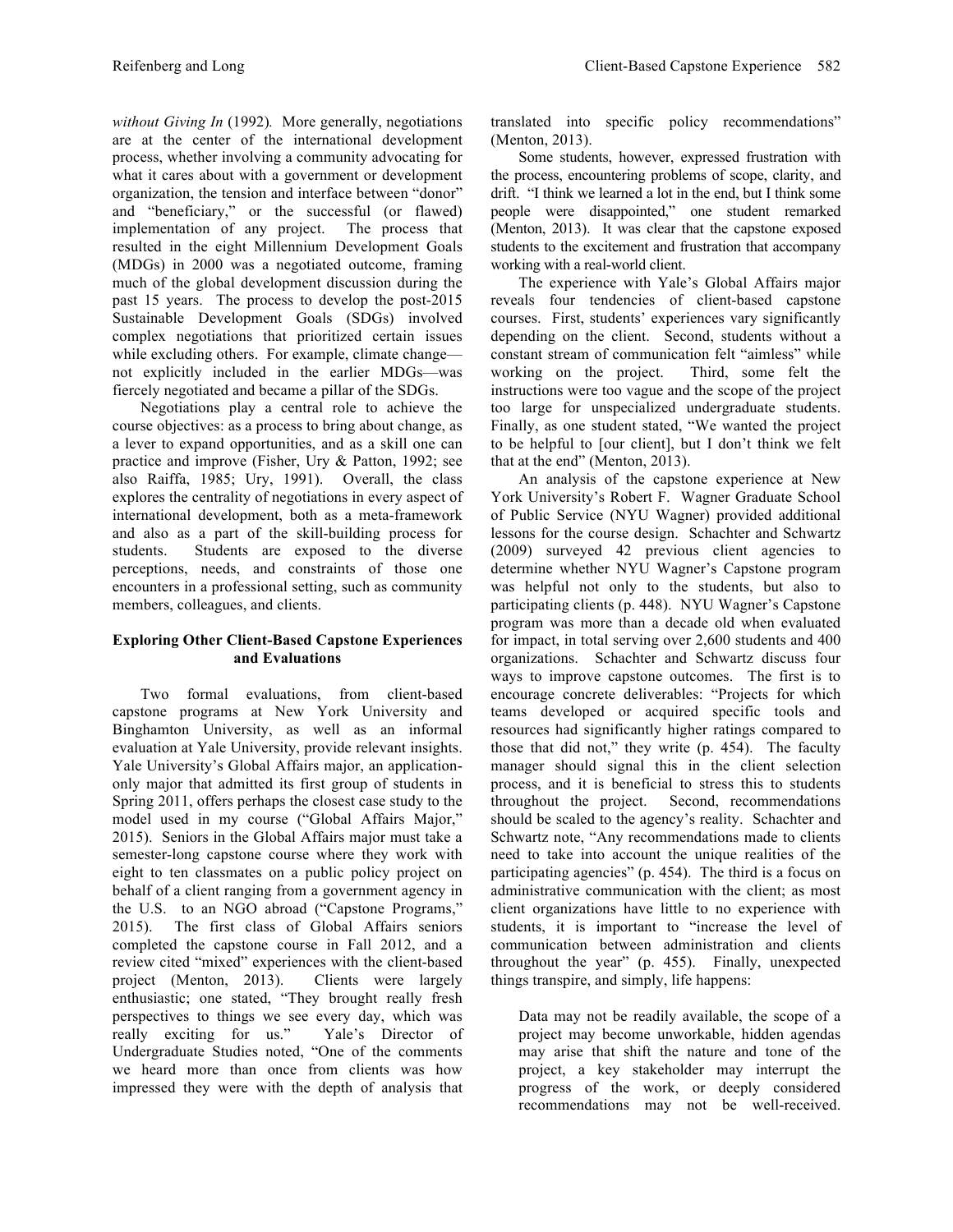Dilemmas like these are to be expected. What the students choose to do with these challenges can influence not only their learning, but also their ability to deliver a viable end product to their client. We want to encourage our students to face these challenges among themselves and with the client, rather than avoid them (p. 455).

As the development economist Albert Hirschman (1967) wrote nearly 50 years earlier, "All projects are problem ridden; the only valid distinction appears to be between those that are more or less successful in overcoming their troubles and those that are not" (p. 27).

Campbell and Lambright (2011) take these reflections a step further and analyze the specific factors that "influence the extent to which [clients] benefit from their capstone experience" during an MPA Capstone program at Binghamton University (p. 62). While designed for the local community rather than international organizations, the project nonetheless provides an informative quantitative analysis of what leads to positive capstone outcomes. The most successful projects focused primarily on the client, involved supervisors in both project design and the final product, and were prioritized by a client organization that clearly understood the course expectations and regularly communicated with the students.

Supervisor engagement and faculty contact were a bellwether of successful, and unsuccessful, projects. Common problems that led supervisors to become less engaged in the project included unclear expectations and definitions of their own roles, and disconnect between faculty members and supervisors (Campbell & Lambright, 2011, p. 19). Interestingly, Campbell and Lambright conclude that the "caliber of the process," not the students, is the best indicator of project success. They state, "[T]he value of capstone projects…depends more on the project process…than on the attributes of the students" (p. 79). Careful analysis of these capstone experiences provides an opportunity to explore ways to improve the "caliber of the process."

# **Negotiations Analysis Can Improve the "Caliber of the Process"**

Enhancing the "caliber of the process" requires effective communications and negotiations at multiple levels. Faculty and students attentive to these multiple levels and effective at negotiating them will more likely produce a successful project. For example, students working to understand a client's interests, to shape possible paths that respond to those interests, and to elicit feedback on the best path forward can all influence a client's expectations and further engage a client in the process.

A number of client-based graduate courses cite the importance of the negotiation between student and client. Georgetown University's Human Development Program notes the "student's responsibility…to work with the client...and negotiate the terms of reference" are essential ("Global Human Development," 2014). The University of Illinois at Chicago's Urban and Public Affairs Program asks all teams "to develop and negotiate a scope of work agreement with the capstone client organization" ("University of Illinois," 2015). The Master's in Public Policy Capstone at George Washington University's Trachtenberg School requires students to work with "professors/advisors to negotiate appropriate client expectations" (Adams & Brooks, 2014). Finally, the client-based capstone at New York University's Wagner School of Public Service states, "All teams will develop and negotiate a scope-of-work agreement with their client once their proposal has been selected" (NYU Wagner Capstone Proposal Guidelines, 2016, p. 5).

Although negotiations are often referred to as an important part of the capstone, rarely is there an explicit focus on the multiple negotiated relationships, nor explicit suggestions for how effective negotiations might contribute to a successful outcome. What follows are strategies and tactics to make more effective the five domains of negotiations one will encounter during the capstone experience: instructor with the client, instructor with students, students with the client, students with others who are not the clients, and students with their teammates.

# **1) Negotiations – Instructor with Client**

The instructor (or a university administrator) typically has the first contact with the potential client, establishing a relationship, framing the opportunity, and eliciting from the client an outline of a proposal. The proposal includes some background on the problem or opportunity and first steps for getting more information.

This interaction between instructor and client is a critical first negotiation that sets the tone, expectations, and timing of the project. This negotiation helps clients understand what the capstone project is (an opportunity for systematic research and new thinking on a problem or opportunity with a concrete deliverable) and what it is not (an internship where students respond to whatever needs to be done at any particular moment). In my class, the fact that in a couple of cases the clients were former students who had experienced the capstone project themselves made this negotiation significantly easier.

Asking the client to answer three questions is particularly helpful to establish guidelines for what a successful project looks like: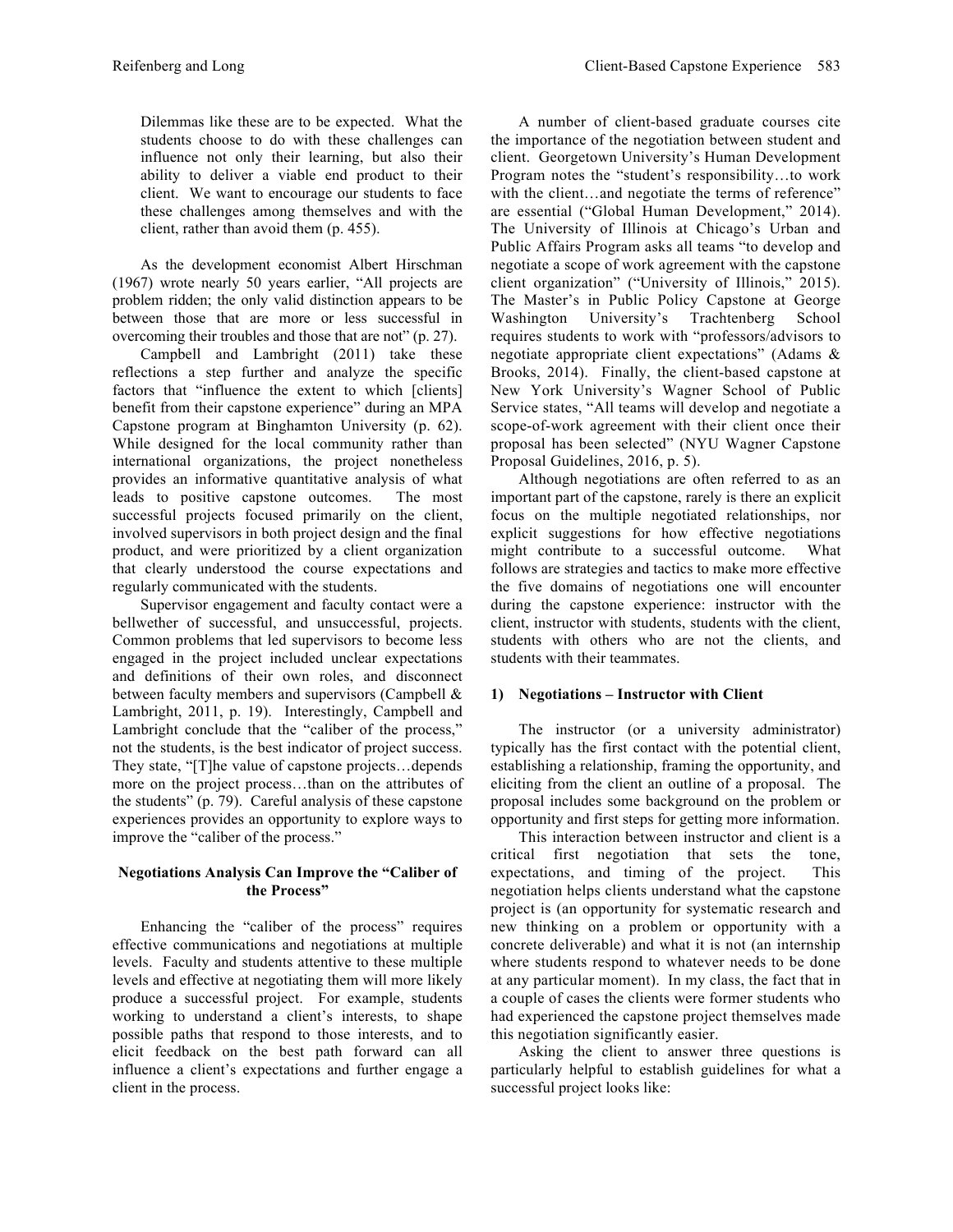a) Is there an important problem or opportunity that, in the day-to-day operations, there is not the necessary time and/or bandwidth to research and examine systematically?

A good potential client recognizes that there is more experience out there than they have accessed, and that a careful, systematic analysis of that information could helpfully inform some future decision.

b) Is there at least one person in the organization sufficiently interested in the problem to spend the time and energy to assist students to produce a good product?

While getting buy-in from senior leadership in the organization is important, the likelihood of success diminishes significantly unless there is a point person committed to interact with the students. (Over the semester there may well be multiple levels of negotiations within the client organization, including between the leadership level and the point person interacting with the student team.)

c) Is there a clear deliverable that the client hopes to see at the end of the semester?

Clients that have a clearly defined deliverable, acknowledging that it may well evolve over the semester, will more likely have a successful experience. Ideally, the client is able to define "what success looks like at the end of the project."

It is important to establish a timeline and a mutually agreed upon framework to guide the process. To avoid the natural tendency to only communicate at the beginning and end of the project, the client point person should commit to a regular communication schedule with the student team. (In the case of my class this is every few weeks—or a minimum of four times during the semester.)

Further, when negotiating a set of realistic expectations, clients need to recognize that it is difficult for undergraduate students halfway around the world to tell an international development organization what to do. The gap in relevant experience, expertise, and local knowledge is enormous. That said, it is quite reasonable to expect a group of motivated student researchers to explore the relevant literature, determine best practices, interview other organizations, provide insights, and explore potential pathways to a solution.

BRAC, one of the largest and most sophisticated development organizations in the world, brings together the poorest people in the poorest countries to learn how to read, think for themselves, pool their resources, and start their own businesses. Originally founded in Bangladesh, BRAC has an entire program devoted to empowering people with disabilities. However, the organization lacked its own internal policy for hiring or accommodating people with disabilities. BRAC has been a client since 2012, and it sought input to create new internal employment policies for hiring people with disabilities. It was not realistic to expect a student team to develop these polices for BRAC, but the client and instructor encouraged students to identify organizations that responded to similar challenges in creative and effective ways. Drawing lessons from "best practices" ranging from an international organization to a center for disabilities in Bangladesh to a technology firm in India proved useful to BRAC. As the BRAC representative wrote in the final evaluation, "They were able to accurately assess the nature and state of BRAC's current work and focus on both analyzing and helping us learn about other organizations (both Bangladeshi and international) whom BRAC can learn from, partner with, and hire/ask for expert assistance."

In the negotiation with instructor and client, there needs to be an ability to define a concrete product desired: "what success looks like." If the client cannot define what value he or she hopes to achieve at the end of the process, it is best not to engage that client. In my experience, the least successful projects have been those in which the project was considered a favor to the instructor or an attempt to "help" a group of students. The more clearly the client defines something they really want done, the more likely the capstone will be successful.

# **2) Negotiations – Instructor with Students**

A second domain is when the instructor and students negotiate expectations. I explicitly try to build my courses around the idea of having students think like creative and effective international development professionals. We explore ideas from disciplines such as economics, political science, sociology, law, global health, and anthropology, as well as the means by which rigorous studies from those disciplines contribute to what real-world professionals do to confront complex development problems.

"Just as if you were a professional at a job, I expect you to come to every class prepared and ready to work," the syllabus states. I reinforce these expectations the first day of class, especially in relation to the capstone. I tell students:

Most of these DAT clients are professional relationships I have developed over many years and that I value deeply. You need to be prepared to work for these clients as part of a high functioning team and demonstrate how you can contribute to an important problem. Your very first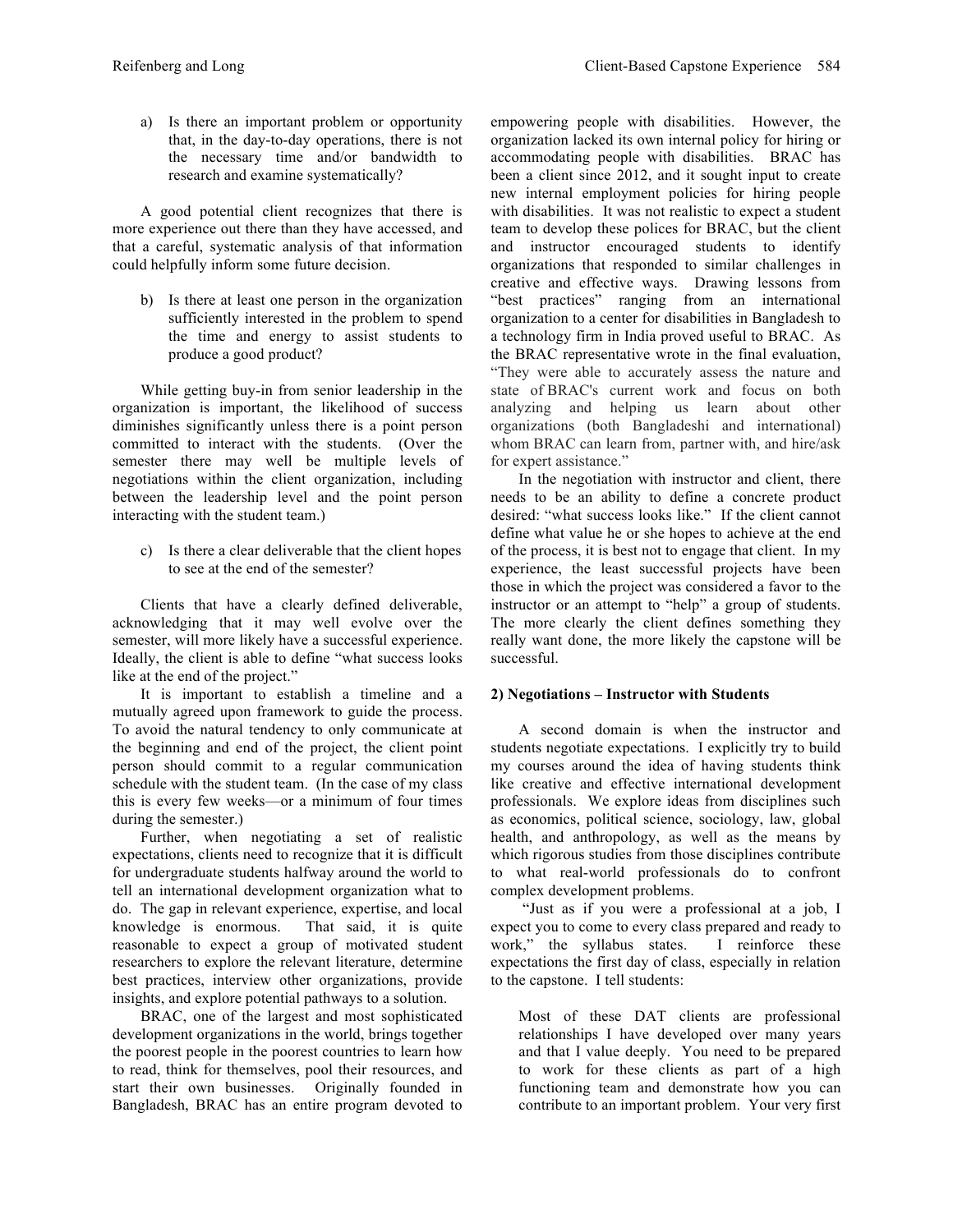communication with your client is a negotiation. At the end of that conversation, does your client think 'OK, I'm going to try to help this group of students,' or, 'Wow, these students may really create something of value for me?' The foundation for success of your project is built on that first negotiation – and there are important ways you can prepare for that first negotiation by being well informed about the organization and the issues it faces before your first discussion.

Students learn a fundamental aspect of the negotiation dynamic: their instructor's interest to maintain a good working relationship with the client for personal and institutional reasons.

At the beginning of the semester, students receive information on all the projects (typically 7–10 each semester for a class of 40 students). These one-page documents on each project provide a brief background on the organizations, definition of the problem, first steps, and "what success looks like."

Students then "bid" on at least three projects, explaining in writing their interests and what skills they might bring to the project. I tell students they are negotiating with me; the more effective they make the case for their first choice, the more likely they will be successful. Given the range of interests and projects, I can almost always place students in one of their three top choices. Teams are generally three to five students each—large enough to have some diversity of skills and backgrounds, but small enough to be manageable.

I am clear that the DAT is a major part of the grade for the class, with students' grades primarily based on three factors: the client's evaluation of how well students have met the clients' interests, a peer evaluation from their team members, and a selfevaluation. I conduct peer and self-evaluations at a mid-point in the semester and again at the end of the semester. Students score each other's contributions on a 1–10 scale, as well as provide a brief narrative, based on how effectively their peers contributed to their project. They then score themselves on the same scale. The only requirement is that they cannot give everyone on the team the same score.

Once students are assigned a team, they need to learn quickly as much as they can about the organization and issue before their first communication with their client. Typically, there is a ten-day period between group formation and initial client contact. Learning from previous years, I now recommend that students get together over a meal or other informal setting to discover each other's interests, strengths, and motivations before launching into the project. Preparation is key to a successful project, and I encourage students not to contact the client until their Development Advisory Team is well prepared.

Throughout the semester I remain engaged with the student teams, serving as a resource and sounding board as they engage with their key negotiation partner: their client.

# **3) Negotiations – Students with Client**

Students understand that the client relationship is their primary focus and central negotiation. Students need to do their homework on the organization and on issues before the first client interaction: What is the context? What does academic literature say? Who else is working in the field? How is the client likely to see these issues? Why did the client likely frame the issue statement the way they did?

Prior to their first interaction with the client, students also produce a "Development Advisory Team Consulting Brochure" for the client. The brochure includes relevant information and a photo of each student on the team, highlighting any relevant background or skills, such as language and quantitative skills, or experience in the field.

What follows is my co-author's experience with, frustrations about, and insights from the capstone experience as a student in the class, especially related to the negotiations with his client:

Our three-member Development Advisory Team worked with the Education Division of a large development organization in Latin America that sought help in developing a new communication strategy. The most difficult aspect was determining what problem to tackle. Although the client had defined a specific opportunity—"how to most effectively communicate to audiences in Latin America about our work"—there were dozens of different paths one could take. In nearly all previous college projects, the professor defined a question for the student to answer. However, this project required one to first articulate the question before answering it. If the project's scope was too narrow, one might not be able to meet the client's overarching interests. Meanwhile, a project too broad and ambitious would be unmanageable.

It proved deceptively difficult to negotiate the project's scope. In opening negotiations with the client, the team was pleased to narrow the problem scope to communication with just one audience: policymakers. Thinking the scope was sufficiently narrow, the team soon realized how many questions remained: Would the team evaluate communication strategies for policymakers in all of the client's twenty-six countries, which ranged from Haiti to Chile? Should the team focus on low, medium or high budget interventions? Finally, and since the audience "policymakers" is in itself a broadly defined group that includes Ministry of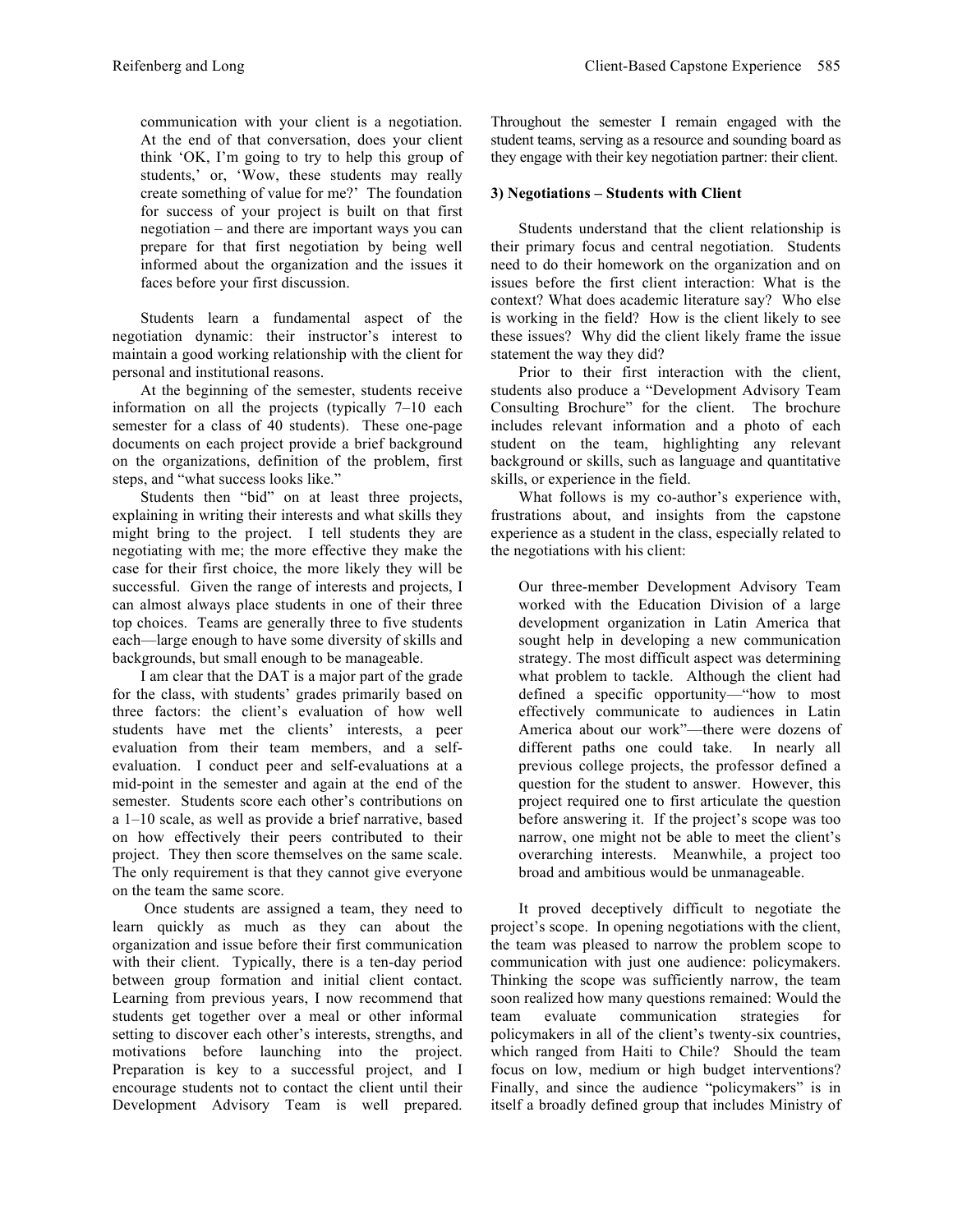Education officials, lawmakers and many others, which policymakers did the team want to target? After the second Skype meeting, the team thought it had identified an appropriate scope: evaluating a low, medium, and high-budget communication strategy to reach policymakers. Unfortunately, due in part to both naiveté and the client's perception of the time the team could devote to the project, the project "question" still proved too large to fully answer.

A central insight for students is to understand that they can, in fact, influence the "caliber of the process." They are not merely passive actors, receiving a fixed script that defines a problem at the beginning of the semester with the hope to present an acceptable answer to their client at the end of the semester.

Student teams need to view the clients' initial definition of the problem and proposed outcome as something evolving rather than fixed. Even with a clearly defined problem statement, students must nonetheless probe the client for additional information from an early stage that will shape the most useful product for the client.

In the student-client negotiation, students must learn when to listen and when to direct the conversation. I encourage them to probe the client to get a better sense of why the client has proposed a particular project and scope, and as time goes on, seek guidance on potential paths forward. Students typically specialize as they delve deeper into the project, becoming "experts" in a given area of the project. Students simultaneously negotiate with team members what information to emphasize and share with the client, as well as define possible paths forward. As students wade deeper into the project, they should recognize that they will likely know more about specific areas (particularly of comparative case studies in other countries) than their client. Students need to frame conversations not simply to share information with the client, but to explicitly propose helpful ways to narrow the scope, pull out the most salient information, explore different paths, and identify the most helpful recommendations and paths forward.

Questions emerge as students better understand the clients' interests: is the purpose primarily to find evidence to support and justify an already considered path, to refine an existing process, or to explore entirely new areas? Effective communication here is key. Recognizing that students cannot do everything, they need to identify specific areas of greatest interest to the client and focus on those.

A further issue for students is to understand the interests behind the stated position of their client. Enseña Chile, the Chilean version of Teach for America, is a DAT client that has had a consistently positive interaction working with the student team, in good part because both the client and student teams are effective in defining clear objectives. The client originally asked the student team to explore tools for more effective teaching; the student team usefully narrowed the scope to identify best practices for giving constructive feedback to new teachers.

The client ultimately implemented the recommendations for a number of reasons: "The project addressed a concrete need we had at the time," said the Enseña Chile representative. "The student team focused on quality information about what had worked at other organizations and what empirical research suggested in ways that were very practical and applicable to our situation in Chile."

"I think a huge lesson for us was in negotiating the scope of the work and clarifying objectives," wrote one DAT member who later worked for his client Enseña Chile for six months before accepting a position with the Bridgespan Group, the non-profit arm of Bain Consulting. "Those early negotiations were tremendously important for us in ultimately creating something of value for the client." Furthermore, he concluded, "My DAT experience and the lessons from negotiating with Enseña Chile played essential roles in my application and interview with Bridgespan."

It is useful to have a formal expectation that students and clients will negotiate and refine the problem scope. Client and student teams commit to communicate on a regular schedule, including a midsemester presentation of key ideas and feedback on possible paths, providing a safety net to ensure students do not stray from the client's primary interests. For a client, with project timelines extending, for example in the fall semester, from September to December, having students present an initial draft in mid-October leads to fewer surprises in December. The best teams are proactive, clear, and explicit when communicating their assumptions and plans.

# **4) Negotiations – Students with Others Who Are Not the Client**

To be of real service to the client, students typically need to uncover information from actors who are not the client. In the case of BRAC, the student team found general information about other organizations but needed to dig deeper into how these policies were conceptualized and implemented. To get this information, they needed to identify and contact specific individuals who had worked on similar initiatives on disabilities in India and around the globe. To their delight, once they identified the right individuals, those people were only too happy to share their experiences, both good and bad. It takes work to get to the right people, but finding someone who knows the topic firsthand within another organization can be a game-changer.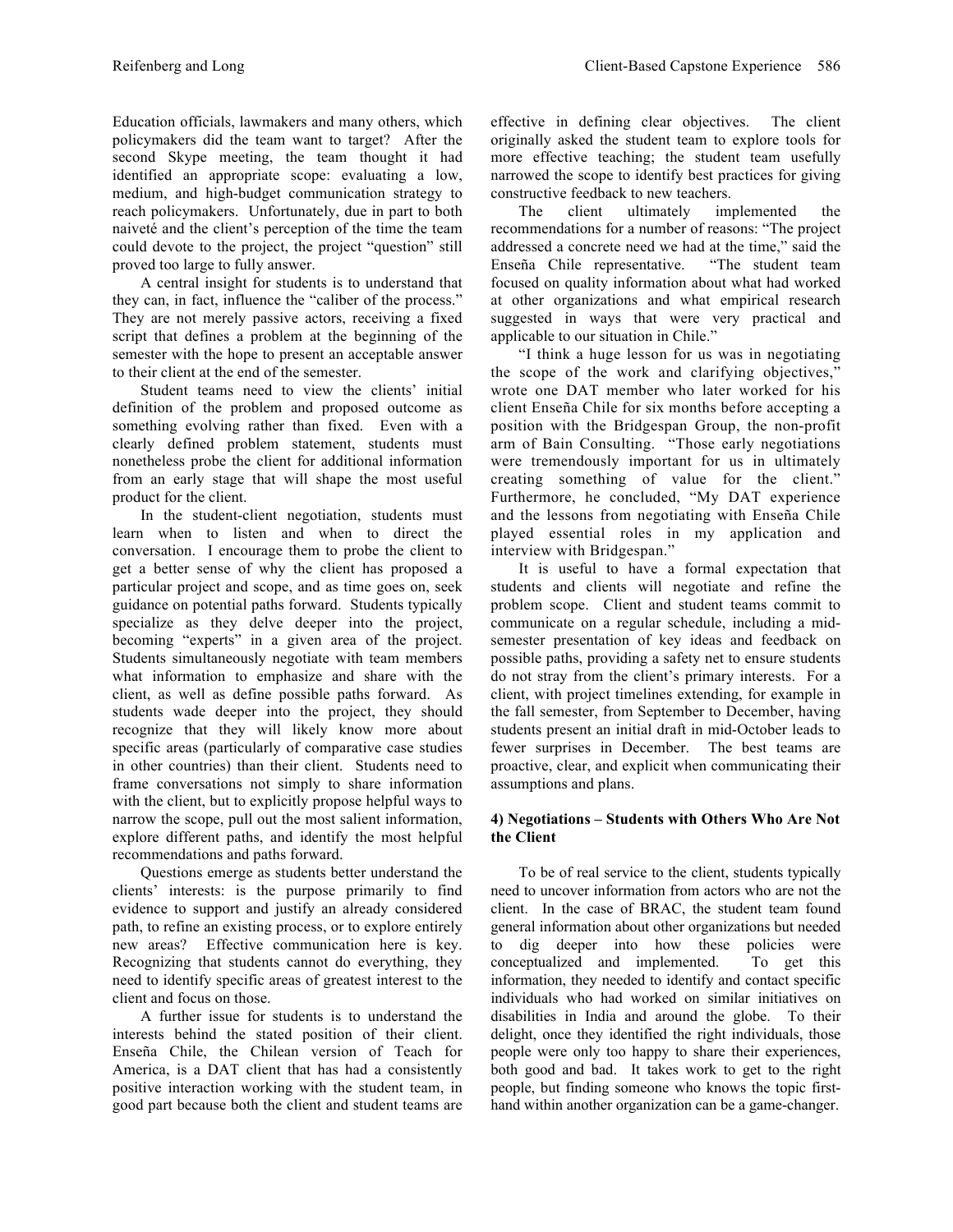However, very often the first person that students reach within a comparative organization is not the "game-changer." Students therefore need to persuade others to help them get to the right person. Engaging actors who have no existing relationship with the client or project can be challenging, which makes it is useful to frame this challenge as a negotiation.

There are different ways a student team might frame their request in reaching out for more information. One framing is, "I am a student at the University of Notre Dame and I am hoping you can help me on my student project." A second framing is something like, "We are doing consulting work through the University of Notre Dame for organization X and were fascinated to learn of your work on Y that we believe will be of real relevance because…." The latter is a more promising approach to craft their inquiries. Making a personal link to someone in the organization can also go a long way. As a student in the middle of northern Indiana, how does one even begin to get personal contacts in a foreign country?

Students have access to wide networks of university alumni, professors, and graduate students from their countries of interest, as well as past students from the class who can often be quite helpful in identifying appropriate contacts. Again, the more identifying appropriate contacts. effective and clear the student team is in framing what they are looking for, the more successful they are likely to be.

### **5) Negotiations – Students with Students**

Among all the different negotiation domains, students often overlook the complexities of communication and negotiation within their own team. Some students hold explicit discussions around a process to prioritize, determine and negotiate roles, and better understand interests (their own and others). Others do this much less successfully.

I try to address the free rider problem, in which some team members coast on the contributions of others, in an explicit manner. The first essay in the course requires students to examine one dimension of their project that will likely move their collective efforts forward. For example, a team may identify four different organizations in different parts of the world dealing with a similar challenge, and each team member prepares a case study on one organization. They share and read their teammates' papers and are then asked to evaluate their own paper and those of their teammates. What was the contribution of others? How did they rate their own contribution?

As the instructor I try to create structured time for feedback loops and reflection. Workshop-type environments in which student teams share thorny problems and obstacles create an opportunity for collective problem solving and continuous learning. The self-evaluations allow students to reflect on how the project changed the ways they learn, as well as how to approach ill-defined problems and respond to setbacks. Group evaluations help to determine what makes for an effective group: Did the team choose explicit roles? Was there a culture of collaboration and clarity of responsibilities? My co-author reflects on his team's group dynamics and negotiations:

On the final day, the class reflected on lessons learned and what each group wished it had known from the beginning. Most striking, one student commented that his teammates spoke freely about the client—including what they liked and what frustrated them—but struggled to give feedback to one another. "It's much easier to talk about the client, but it's difficult to address internal behaviors to make the group more effective," another reflected.

We learned the most about our teammates toward the end of the project, when it was too late. Each member brought a completely different style and skillset to the table, with family backgrounds from three different countries. By establishing greater clarity from the outset on each other's skills and preferences, the team could have adjusted individual roles and group dynamics to help each member best contribute to the whole.

One student remarked that his group members organized a team dinner at the dining hall before starting the project. It was a small act to get to know one another as individuals rather than as coworkers, establishing a personal relationship before a professional relationship. The dinner, he said, had long-lasting effects, making everyone more open to express differences and less afraid to provide constructive feedback. In our case, asking questions such as "Why did you want to be a member of this team?" or "What particular skills do you think you bring to the team?" could have improved delegation of roles and responsibilities, and even the group's direction. Instead, the group became too swept up in the project and forgot to consider the process.

The more students are aware of the role that communication and negotiations play within their team, the more successful they are likely to be.

### **Conclusions**

Client-based capstone projects provide students an opportunity to engage with peers in experiential learning while attempting to help define and contribute to a client's real-world problem. However, students